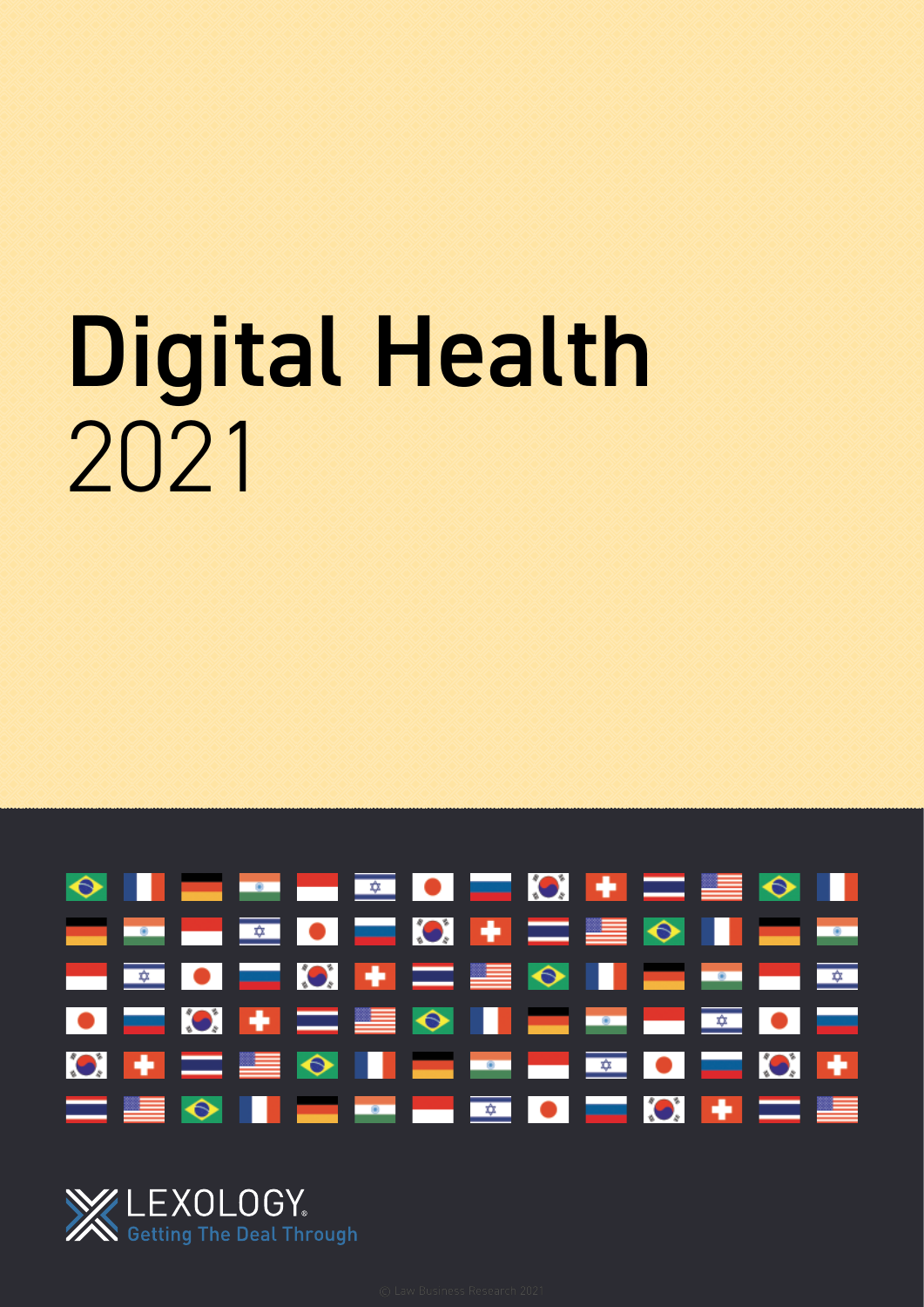## **Ireland**

#### Michaela Herron, Brian McElligott, Brian Johnston, John Farrell and Robert Dickson

Mason Hayes & Curran LLP

#### **MARKET OVERVIEW AND TRANSACTIONAL ISSUES**

#### **Key market players and innovations**

1  $\mid$  Who are the key players active in your local digital health market and what are the most prominent areas of innovation?

The key players in Ireland's digital health market include:

- 3D4Medical: a software technology company that specialises in the development of medical learning applications and clinical solutions to educate healthcare learners;
- 3rd Pillar Orchestrator: a cloud platform that designs and automates patient support services;
- ICON plc: a global provider of consulting, and outsourced development and commercialisation services to pharmaceutical, biotechnology, medical device and government and public health organisations;
- LetsGetChecked: an at-home health testing start-up with operations in Dublin and New York;
- SilverCloud: a platform that enables healthcare organisations to deliver a broad range of evidence-based clinical content. Its platform is used by over 300 organisations, including the Health Service Executive; and
- government financing and other support initiatives, including Enterprise Ireland and IBEC.

#### **Investment climate**

 $2$  How would you describe the investment climate for digital health technologies in your jurisdiction, including any noteworthy challenges?

The investment climate for digital health technologies in Ireland is incredibly positive, with Ireland having the potential to become a leader in the development of digital health technologies as the sector goes from strength to strength. Ireland is already an attractive jurisdiction for companies given its corporation tax rate of 12.5 per cent.

Investment tends to come from a range of international geographies, as well as from Irish investment houses. The most typical geography of an investor in investment transactions involving Irish digital health companies is the United States. Investment by US private equity and venture capital investors into growing Irish businesses is very common, especially on the larger investment rounds.

Investment into digital health business has gone from strength to strength during the covid-19 pandemic, but in terms of investment rounds in Ireland, smaller rounds involving early stage start-ups have fallen dramatically during this period. Larger fundraising rounds involving developed businesses have increased. This means that early stage digital health businesses may have difficulty attracting initial funding.

#### **Recent deals**

- 3 What are the most notable recent deals in the digital health sector in your jurisdiction?
- Recent deals in the digital health sector in Ireland include the following. • In May 2020, LetsGetChecked raised US\$71 million in a Series C funding round. Prior to this Series C funding round, the company had raised around US\$43.7 million in funding, including a US\$30 million round in May 2019, backed by Leerink Transformation Partners, Optum Ventures and Qiming Venture Partners USA, and a US\$12 million Series A round in 2018.
- In April 2020, SilverCloud confirmed a US\$16 million Series B funding round led by MemorialCare Innovation Fund, which included LRVHealth, OSF Ventures and UnityPoint Health Ventures. This elevated the company's total funding to over US\$30 million.
- In January 2021, ICON plc acquired PRA Health Sciences in a cash and stock transaction valued at approximately US\$12 billion. This acquisition has created a world leader in healthcare intelligence and clinical research.
- In February 2021, Mainstay Medical Holdings plc (Mainstay) announced the closing of an equity financing in which it raised gross proceeds of US\$108 million. Mainstay is a medical device company focused on commercialising an innovative implantable restorative neurostimulation system for people with disabling, mechanical chronic low back pain.
- In February 2021, Jazz Pharmaceuticals plc (Jazz) and GW Pharmaceuticals plc (GW) announced that the companies have entered into an agreement for Jazz to acquire GW for a total consideration of US\$7.2 billion. The transaction is expected to close in the second quarter of 2021. Upon close of the transaction, the combined company will be a global leader in neuroscience.

#### **Due diligence**

4 What due diligence issues should investors address before acquiring a stake in digital health ventures?

The main due diligence issues that investors should consider are as follows.

Product: first, the product itself must be analysed. The following should be considered as part of the review:

- whether the product is new to the marketplace;
- the level of disclosure available in relation to the product;
- whether the product raises conflicts of interest issues that have not been addressed;
- for whom the product is intended; and
- the marketing of the product.
- Intellectual property: it is important to assess the extent to which the target has not violated third-party intellectual property rights and has taken the necessary steps to protect its own intellectual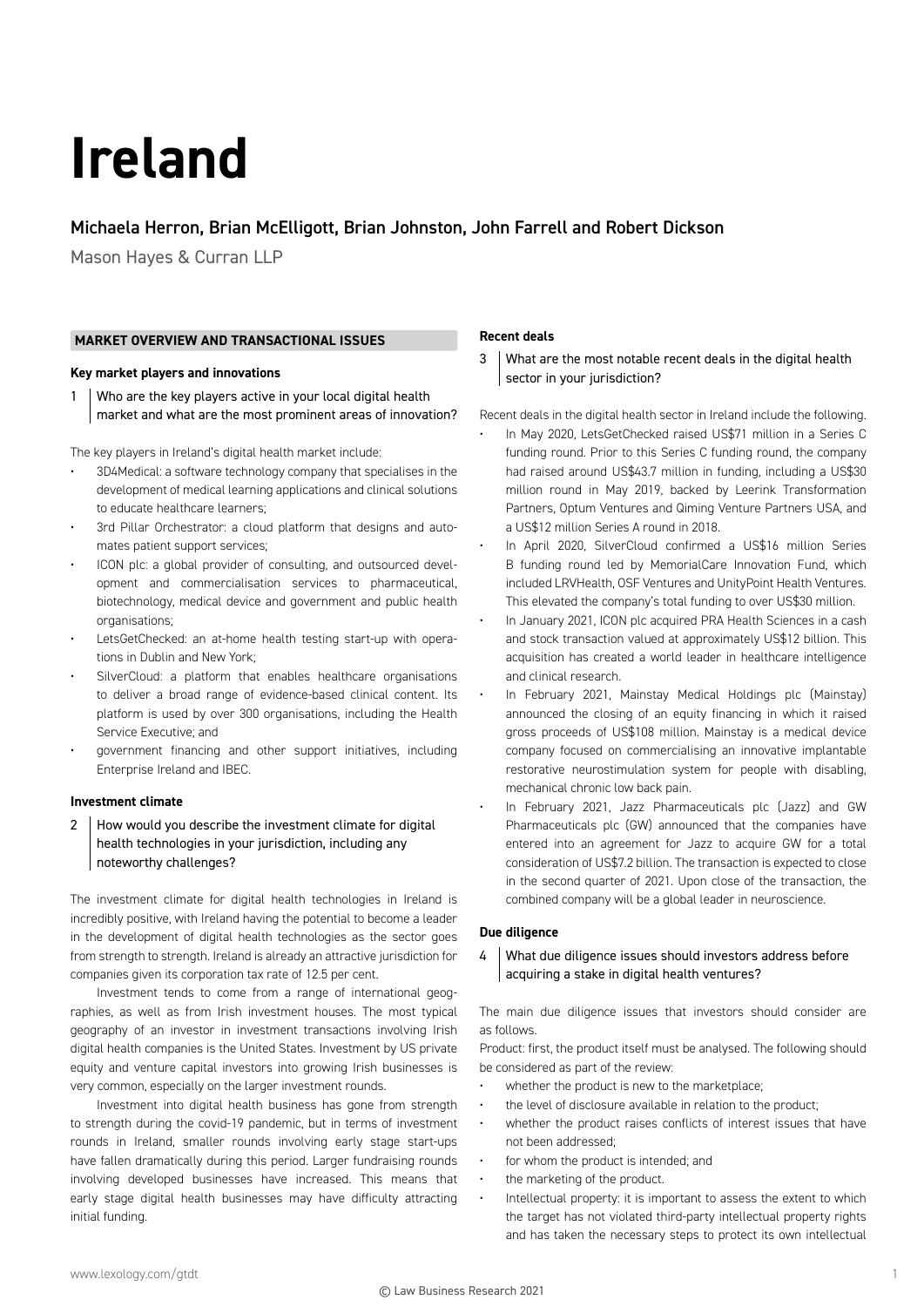property. It must protect its invention and properly document ownership.

- Contracts: the target's contracts should be carefully reviewed to ascertain how well it has used licensing and service agreements to ensure legislative compliance and increased comfort regarding the opportunities and risks of the target and its digital health products.
- Privacy compliance: it is important to consider whether the target has designed its product to comply with international privacy, data security and data transfer requirements across Europe and elsewhere, which may differ to other countries.
- Regulatory: investors should consider whether a digital product may be regulated as a medical device under the EU Medical Device Regulation.
- Litigation: it is important to consider whether the target is involved or likely to be involved in any claims. If so, confirmation should be sought that the claims are covered by the target's insurance.

Other considerations include assessing whether the terms and conditions surrounding the purchase of the product are adequate; reviewing the shareholder capitalisation table to ensure it is properly documented and to confirm that there are no outstanding rights to any shareholders; and reviewing all loan facilities in respect of the target to ensure that they contain no onerous terms which may affect your investment.

#### **Financing and government support**

5 What financing structures are commonly used by digital health ventures in your jurisdiction? Are there any notable government financing or other support initiatives to promote development of the digital health space?

Common financing structures are as follows:

- investment for an equity stake in the target (new shares);
- convertible loan notes; and
- bank debt with security (including traditional and alternative lenders such as Bank of Ireland or Activate Capital).

Enterprise Ireland provides specific sector support in digital healthcare technologies in Ireland, such as:

- Health Innovation Hubs Ireland Scheme, which offers companies the opportunity for pilot and clinical validation studies and the health service access to innovative products and devices that they may not otherwise be exposed to;
- Technology Transfer Offices, which provide an invaluable resource in relation to research, development and innovation; and
- Technology Gateway Programme, which fosters greater cooperation between business and institutes of technology by offering funding rounds for capital expenditure.

In its 2017 Sláintecare strategy, the Irish government outlined its healthcare vision for the next 10 years, including the implementation of connected digital health to facilitate the provision of services in more appropriate care settings closer to a patient's home.

The Irish Business and Employers Confederation's 'Where Digital Health Thrives' campaign is aimed at capitalising on Ireland's existing strengths to help the country realise its potential to become a global hub in this emerging area.

#### **LEGAL AND REGULATORY FRAMEWORK**

#### **Legislation**

6 What principal legislation governs the digital health sector in your jurisdiction?

The regulatory landscape for digital health products in Ireland is heavily influenced by the EU regime, in particular by the Medical Devices Directive 93/42/EEC (MDD) and the Medical Devices Regulation (EU) 2017/745 (MDR), which apply to medical devices (including software medical devices) and classify those products based on their level of potential risk to users.

The MDD was entirely replaced by the MDR on 26 May 2021. To avoid market disruption, transitional provisions allow for some devices, previously accredited under the MDD prior to 26 May 2021, to continue to be placed on the market until May 2024 and be made available to end users until May 2025, provided certain conditions are met. One of the conditions of this transitional measure is that no significant changes can be made to the intended purpose or design of the relevant device after 26 May 2021.

The regulatory regime for medicines may also be applicable if the digital health product is involved with medicine or medicine delivery. The regulatory regime in relation to medicines is primarily governed by Directive 2001/83/EC on the Community code relating to medicinal products for human use and implemented through various national regulations in Ireland.

Although some digital health products fall within the regulatory framework applicable to medical devices, a number of further or other regimes may be applicable depending on the type of digital health product involved.

The General Product Safety Directive 2001/95/EC is transposed in Ireland by the European Communities (General Product Safety) Regulations 2004 (SI No. 199 of 2004) and may apply to digital health products that are regulated as general consumer products.

There are also further requirements relating to consumer products more generally that may apply to certain digital health products:

- Directive 2012/19/EU, which was transposed in Ireland by the European Union (Waste Electrical and Electronic Equipment) Regulations 2014 (SI No. 149 of 2014);
- Directive 2014/53/EU (RED), which was transposed in Ireland by the European Union (Radio Equipment) Regulations 2017 (SI No. 248 of 2017);
- Directive 2014/35/EU, which was transposed in Ireland by the European Union (Low Voltage Electrical Equipment) Regulations 2016 (SI No. 345 of 2016);
- Directive 2014/30/EU (the EMC Directive), which was transposed in Ireland by the European Communities (Electromagnetic Compatibility) Regulations 2017 (SI No. 69 of 2017);
- Directive 2006/66/EC, which was transposed in Ireland by the European Union (Batteries and Accumulators) Regulations 2014 (SI No. 283 of 2014); and
- Directive 2002/95/EC (the RoHS Directive), which was transposed in Ireland by the European Union (Restriction of Certain Hazardous Substances in Electrical and Electronic Equipment) Regulations 2012 (SI No. 513 of 2012).

A number of those pieces of legislation provide that compliance with their requirements must be demonstrated and recorded as part of technical documentation for the product that is prepared by the manufacturer. This technical documentation provides the basis for a Declaration of Conformity to be made by the manufacturer in respect of the product, which in turn allows for a CE mark to be affixed to the product as required.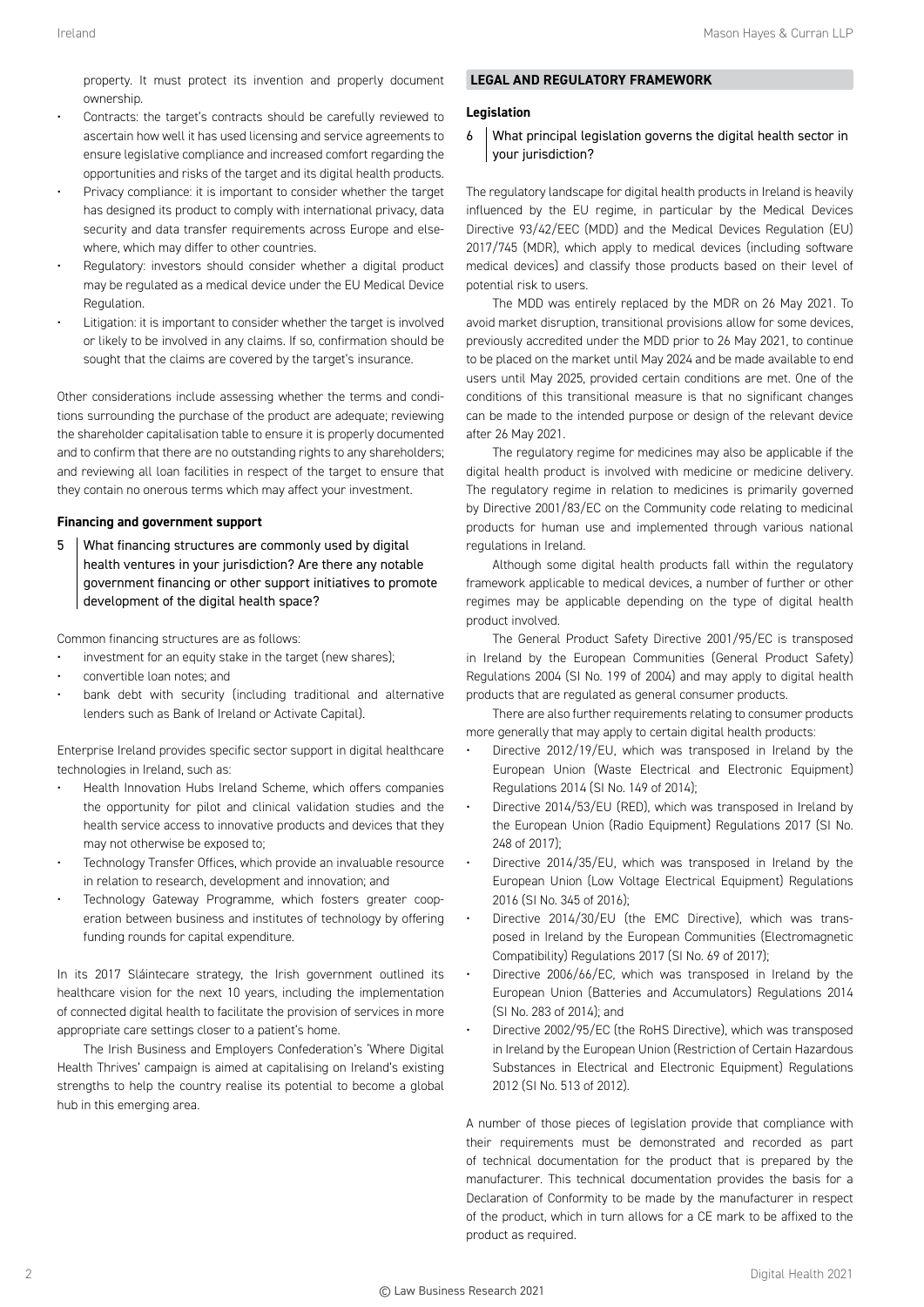The Consumer Protection Act 2007 (the 2007 Act), which implements the EU Directive on Unfair Commercial Practices (Directive 2005/29/EC), may also be applicable to digital health products that are intended for consumer use. The 2007 Act regulates advertising and commercial practices in Ireland. It established a national body, now known as the Competition and Consumer Protection Commission (CCPC), which is responsible for enforcing the 2007 Act.

The use of digital health products by healthcare professionals may also require consideration of legislation providing for the regulation of healthcare professionals in Ireland as well as associated guidance published by the professional regulators. The key pieces of legislation providing for the functions of those regulators are:

- the Medical Practitioners Act 2007 (as amended), which provides for the regulation of the medical profession by the Medical Council;
- the Nurses and Midwives Act 2011 (as amended), which provides for the regulation of nurses and midwives by the Nursing and Midwifery Board of Ireland;
- the Pharmacy Act 2007 (as amended), which provides for the regulation of pharmacists and pharmaceutical assistants by the Pharmaceutical Society of Ireland; and
- the Health and Social Care Professionals Act 2005 (as amended), which provides for the regulation of dietitians, dispensing opticians, medical scientists, occupational therapists, optometrists, physical therapists, physiotherapists, radiographers, radiation therapists, social workers and speech and language therapists by the Health and Social Care Professionals Council.

#### **Regulatory and enforcement bodies**

7 Which notable regulatory and enforcement bodies have jurisdiction over the digital health sector?

Because of the lack of dedicated legislation and regulatory schemes specific to digital health, IT and e-healthcare in Ireland, a number of different regimes may be applicable, depending on the type of digital health product involved. Depending on the applicable legislation, regulation of digital health products may be overseen by a number of organisations, including those discussed below.

The Health Products Regulatory Authority (HPRA) derives its regulatory authority from the Irish Medicines Board Act 1995 and the Irish Medicines Board (Miscellaneous Provisions) Act 2006. The HPRA is the competent authority in Ireland with responsibility for monitoring and enforcing compliance with regulatory requirements for human and veterinary medicines, human blood, tissues and cells, cosmetic products, medical devices, active pharmaceutical ingredients, and controlled drugs and substances. It has been conferred with broad powers, including the rights of demanding information, investigation, inspection and prosecution, as well as refusal and revocation of licences and ordering the recall of medicinal products and medical devices (including software medical devices).

The independent body eHealth Ireland was set up in 2013 initially as part of the Health Service Executive. It has developed a strategy demonstrating how citizens, the Irish healthcare delivery systems – both public and private – and the economy as a whole will benefit from eHealth. it works closely with all the key business organisations within the health service to drive forward its e-health strategy and ensure that key IT systems are implemented on time and to budget.

The Health and Information Quality Authority (HIQA) was established by the Health Act 2007. It is an independent authority that exists to improve health and social care services for the people of Ireland. In October 2019, HIQA published a guide to its review programme of eHealth services in Ireland. It has also established a new review programme to monitor compliance with National Standards for Safer

The CCPC is an Irish state agency set up in October 2014 on amalgamation of the Competition Authority and the National Consumer Agency. It has a broad mandate for enforcing competition and consumer protection law in Ireland, including enforcement of product safety regulations and the assessment of mergers.

Additionally, given that a significant number of digital health products contain, store, process or use health data, the DPC will generally investigate any potential data breaches and take appropriate enforcement action where necessary.

#### **Licensing and authorisation**

8 What licensing and authorisation requirements and procedures apply to the provision of digital health products and services in your jurisdiction?

There is no specific Irish legislation governing licensing and authorisation requirements and procedures in respect of the provision of digital health products and services; however, depending on the nature of the product, digital health products may be subject to authorisation requirements and procedures under various product-specific frameworks.

#### Consumer products

Digital health products that are classified as consumer products may be subject to various pieces of EU product safety legislation (eg, the RoHS Directive, the EMC Directive and RED) and may need to be affixed with a CE mark before being placed on the Irish market. To affix a CE mark to a product, under certain legislation, the manufacturer is required to draw up technical documentation for the product demonstrating compliance with the various requirements provided for in the relevant legislation, along with a declaration of conformity in respect of the product.

#### Medical devices

If a digital health product is a medical device, the manufacturer will be required to demonstrate compliance with stringent requirements provided for under the MDR before being permitted to place the device on the Irish market. The requirements are based on a risk assessment of the device according to classification rules provided for under the MDR (from low to high: Class I, Class IIa, Class IIb and Class III).

Certain types of Class I devices (eg, sterile devices) and devices that are Class IIa or higher require third-party conformity assessment by a notified body, who will assess and certify the device as compliant with the requirements under the MDR before a CE mark may be affixed and the device placed on the market.

Of particular significance in the context of digital health, Rule 11 of the MDR Classification Rules applies specifically to software medical devices. The HPRA also operates a registration system in respect of medical devices placed on the Irish market.

#### Medicines

Certain digital health products may be involved with or used for the purposes of medicine delivery. In the European Union, all medicines must be authorised before being marketed and made available to patients. This application process will ordinarily involve the preparation and submission of a dossier containing full pharmaceutical, pre-clinical and clinical trial data.

Depending on the nature of the interaction between the medicinal product and the digital health product, the digital health product may be deemed to form part of a drug–device combination, in which case the demonstration of compliance with the relevant requirements under the medical device legislation is required.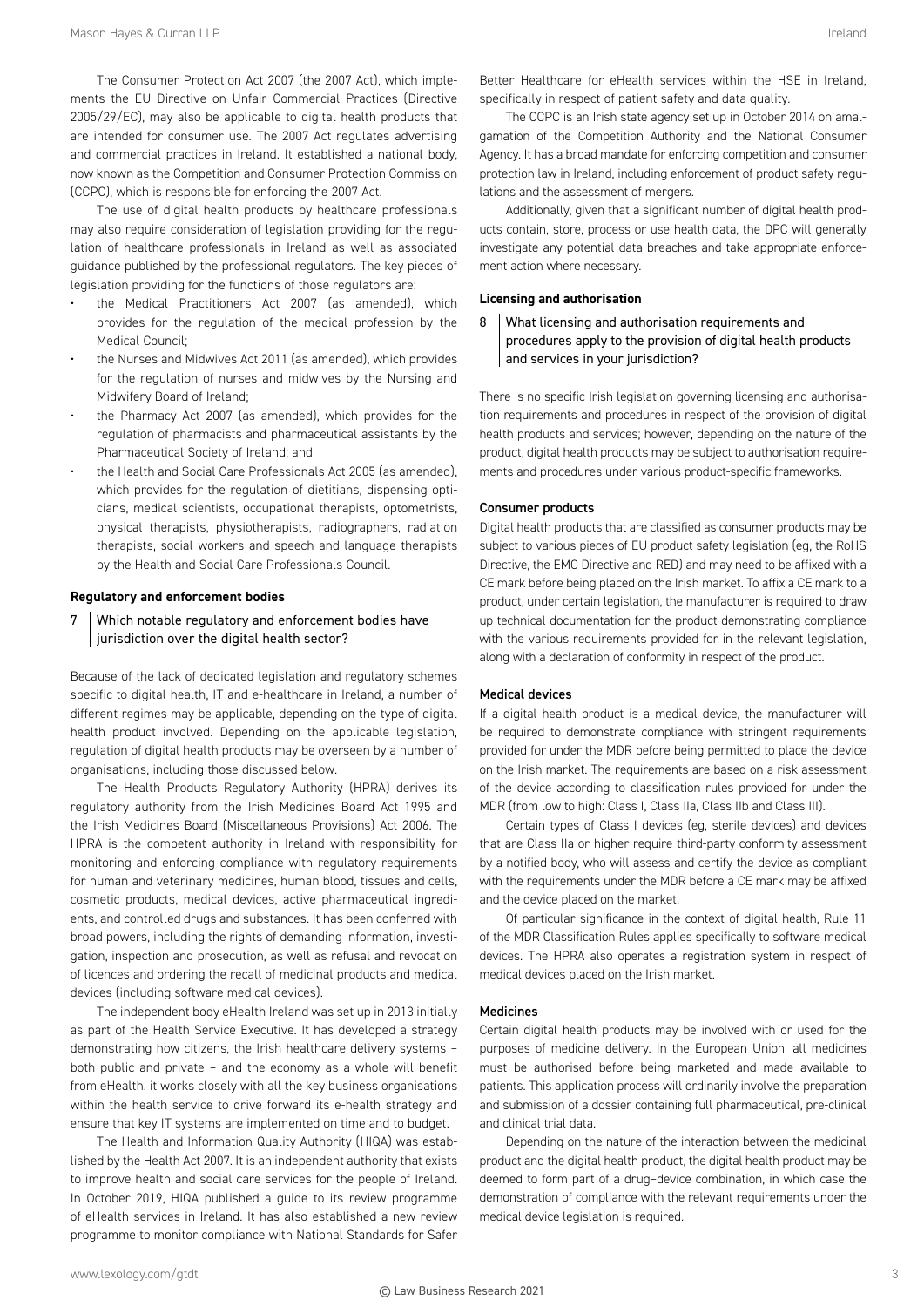#### **Soft law and guidance**

#### 9 | Is there any notable 'soft' law or guidance governing digital health?

Although there is a lack of 'soft' law or guidance addressed specifically to digital health products in Ireland, there are a number of documents that can be referred to depending on the nature of the digital health product. Consumer products

The key piece of guidance in respect of the implementation of EU product rules (of which the majority have been transposed directly into Irish law) is the EU Commission's Guide to the implementation of directives based on the New Approach and the Global Approach (the Blue Guide). The Guide to the Radio Equipment Directive 2014/53/EU is also an important guidance document for products that fall under RED.

#### Medical devices

Various pieces of guidance in relation to digital health products have been published at the EU level by the Medical Device Coordination Group. Additionally, the International Medical Device Regulators Forum provides a range of information documents.

The HPRA, as the relevant competent authority in Ireland, also issues guidelines in respect of the qualification and classification of medical devices and in vitro diagnostic medical devices.

Medical device companies that are members of the Irish Medtech Association, a self-regulatory body, are also subject to the provisions of the Irish Medtech Code. Under the Code, members can be issued with a formal letter of reprimand from of the Irish Medtech Association, who can also recommend suspension (with various conditions) or expulsion of member companies from the Irish Medtech Association.

#### Medicines

Given the increased involvement of pharmaceutical companies in the development and provision of digital health products, the Codes of Practice issued by the Irish Pharmaceutical Healthcare Association are also relevant in the context of digital health.

#### Professional guidelines

As members of professions that are statutorily regulated, registered healthcare practitioners must ensure that their practice is in compliance with governing legislation that provides for various obligations and regulations, including profession-specific codes of professional conduct and ethical guides. Given the impact that the use of digital health products may have on patient safety, some healthcare regulators have published guidance for healthcare practitioners providing care using digital health products. For example, the Medical Council has published a guide for doctors on the use of telemedicine to be used in conjunction with its Guide to Professional Conduct and Ethics for Registered Medical Practitioners.

#### **Liability regimes**

10 What are the key liability regimes applicable to digital health products and services in your jurisdiction? How do these apply to the cross-border provision of digital health products and services?

In Ireland, liability applicable to digital health products and services falls under four main headings.

#### Contract

Contracts for the sale of goods are governed by the Sale of Goods Act 1893, as amended by the Sale of Goods and Supply of Services Act 1980 (the Sale of Goods Acts). The Sale of Goods Acts imply a number of terms into contracts for the sale of goods, including that the goods must be of

'merchantable quality' (ie, they are as fit for the purpose or purposes for which goods of that kind are commonly bought and as durable as it is reasonable to expect, having regard to any description applied to them, the price and all other relevant circumstances). If the product sold is subsequently found not to be of merchantable quality, the seller will be deemed to have breached this implied term of the contract.

The European Communities (Certain Aspects of the Sale of Consumer Goods and Associated Guarantees) Regulations 2003 also apply to contracts for the sale of goods to consumers and require that goods delivered to the consumer under a contract of sale must be in conformity with that contract.

Contractual liability can also arise through various other contractual relations entered into by parties involved in the supply and use of digital health products (eg, hospitals, clinicians, pharmaceutical and device manufacturers and software manufacturers) and parties to those agreements must be highly conscious of their respective liability positions as provided for in those agreements.

#### Tort

Liability in tort is fault-based, and the common law duty of care principles apply. In general, the burden of proof is on the claimant to prove, on the balance of probabilities, that the defendant (in this case usually a manufacturer or seller of a product) was negligent and that this negligence caused him or her injury or damage.

#### Statutory liability

The key piece of legislation in this regard is the Liability for Defective Products Act 1991 (the 1991 Act), which transposed into Irish law Council Directive 85/374/EEC on liability for defective products. The 1991 Act imposes strict liability on the producer of a product in the event that it is found liable for damage caused wholly or partly by a defect in its product.

The limitation period for an action under the 1991 Act is three years from the date on which the cause of action accrued or the claimant's date of knowledge (if later). A claimant's right of action under the 1991 Act is extinguished on the expiration of 10 years from the date on which the product that allegedly caused the damage was first put into circulation, unless the claimant has instituted proceedings in the meantime.

In Ireland, it is common for claimants to pursue a claim under the statutory product liability regime in tandem with a claim of negligence; therefore, the extinguishment of a claimant's rights under the 1991 Act may not necessarily preclude the pursuit of a claim in negligence.

#### Criminal liability

Another important piece of legislation in this area is the General Product Safety Regulations 2004 (the 2004 Regulations), which transposed into Irish law Directive 2001/95/EC on general product safety. The 2004 Regulations set out the duties of producers and distributors in this regard and make the placing of unsafe products on the market a criminal offence.

The Competition and Consumer Protection Commission (CCPC) has a range of investigative and enforcement powers, including the power to order a product recall, in order to monitor and enforce compliance with the 2004 Regulations. Distributors and producers must cooperate with and inform the CCPC about any unsafe products placed on the market, and the 2004 Regulations also provide that a failure by a producer or distributor to inform the CCPC where they know or ought to know that a product that has been placed on the market by them is incompatible with relevant safety requirements is a criminal offence.

There is currently no Irish legislation providing for the offence of corporate manslaughter. Although published by the Irish government in 2016, the Corporate Manslaughter Bill has not been passed into law.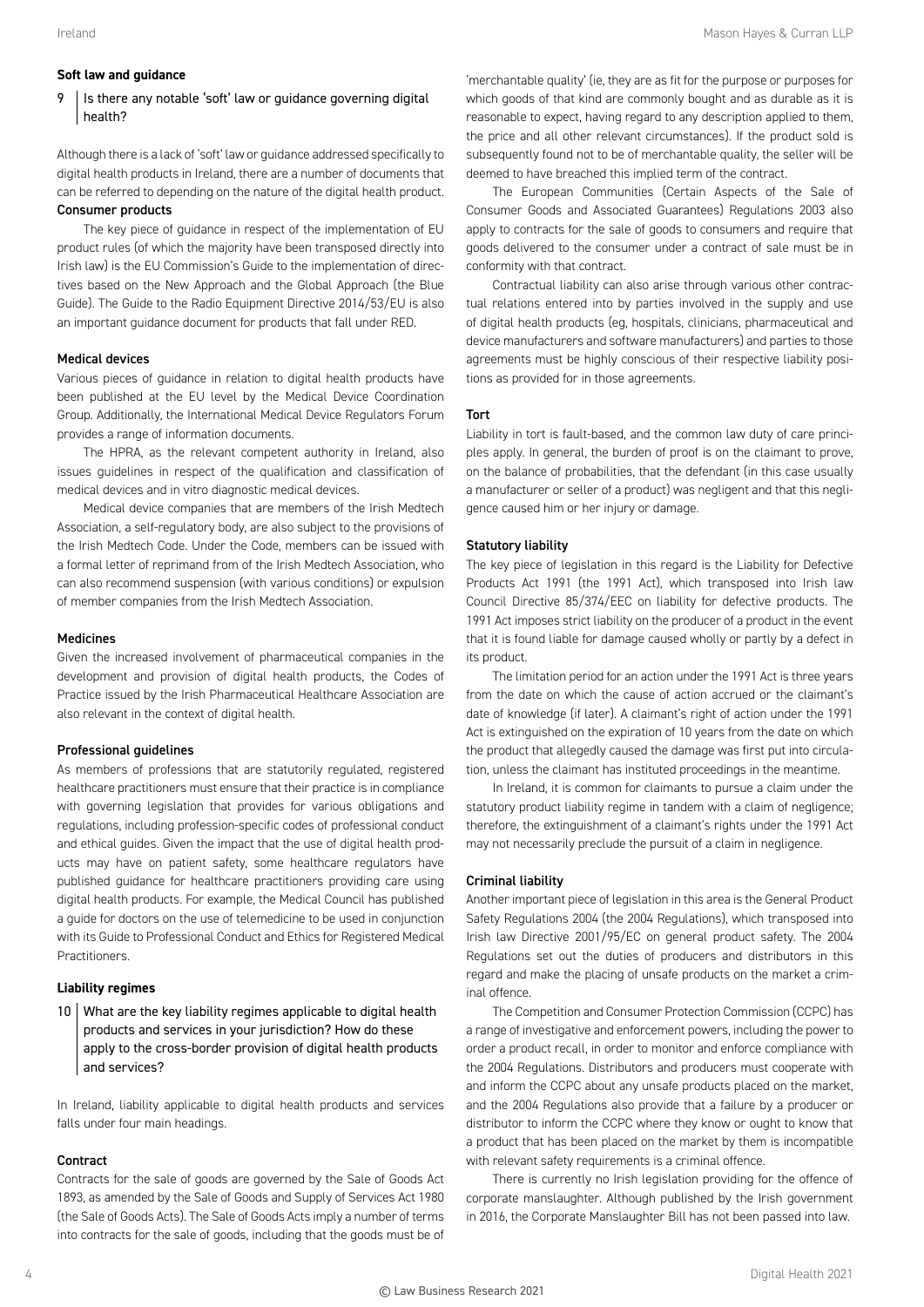#### Medical devices

Some digital health products will be medical devices that are, therefore, subject to liability and offences under the MDD and the MDR. For example, it is an offence to place a non-CE marked medical device on the market.

#### Clinical negligence

Because digital health products are frequently used by medical practitioners while delivering healthcare services, the issue of clinical negligence may also be relevant. In Ireland, clinical negligence claims place the burden of proof on the claimant (in this case a patient) to prove, on the balance of probabilities, that the medical practitioner owed the patient a duty of care; that duty of care was breached (by the standard of care falling short of that expected); and the breach caused him or her injury.

#### **DATA PROTECTION AND MANAGEMENT**

#### **Definition of `health data'**

11 | What constitutes 'health data'? Is there a definition of 'anonymised' health data?

Health data (or 'data concerning health' as it is termed in the General Data Protection Regulation (GDPR)) is defined as 'personal data related to the physical or mental health of a natural person, including the provision of health care services, which reveal information about his or her health status'.

Recital 35 of the GDPR provides further guidance noting:

*[p]ersonal data concerning health should include all data pertaining to the health status of a data subject which reveal information relating to the past, current or future physical or mental health status of the data subject. This includes information about the natural person collected in the course of the registration for, or the provision of, health care services as referred to in Directive 2011/24/EU of the European Parliament and of the Council to that natural person; a number, symbol or particular assigned to a natural person to uniquely identify the natural person for health purposes; information derived from the testing or examination of a body part or bodily substance, including from genetic data and biological samples; and any information on, for example, a disease, disability, disease risk, medical history, clinical treatment or the physiological or biomedical state of the data subject independent of its source, for example from a physician or other health professional, a hospital, a medical device or an in vitro diagnostic test.*

Health data is, therefore, a broad concept and one that is broader than medical data. It is also not necessary that the data reveals poor health or illness. A test result revealing good health also constitutes health data.

Although heath data is a broad concept, it would generally not extend to data generated by lifestyle and wellness apps where conclusions cannot be reasonably drawn from the data about the health status of the individual.

The GDPR also defines genetic data as 'personal data relating to the inherited or acquired genetic characteristics of a natural person which give unique information about the physiology or the health of that natural person and which result, in particular, from an analysis of a biological sample from the natural person in question.'

Anonymous information is described in the GDPR as 'information which does not relate to an identified or identifiable natural person or to personal data rendered anonymous in such a manner that the data subject is not or no longer identifiable'.

12 What legal protection is afforded to health data in your jurisdiction? Is the level of protection greater than that afforded to other personal data?

Health data and genetic data are afforded a higher level of protection than ordinary personal data. The GDPR and the Irish Data Protection Act 2018 impose additional restrictions on the circumstances in which such data can be lawfully processed by a controller. Typically, a data subject's explicit consent will be required to process such data unless one of the narrow statutory derogations apply.

The processing of health or genetic data can also trigger other obligations for a controller. For example, if a controller processes health or genetic data on a large scale, it may need to appoint a data protection officer and carry out a data impact assessment for any proposed processing.

In the event of a personal data breach, a controller is more likely to need to notify a supervisory authority and data subjects where health or genetic data has been impacted.

The Data Protection Act 2018 (Section 36(2)) (Health Research) (Amendment) Regulations 2018, as amended, impose additional obligations and restrictions on the processing of personal data in relation to health research, which includes any of the following for the purpose of human health:

- research with the goal of understanding normal and abnormal functioning at the molecular, cellular, organ system and whole body levels;
- research that is specifically concerned with innovative strategies, devices, products or services for the diagnosis, treatment or prevention of human disease or injury;
- research with the goal of improving the diagnosis and treatment (including the rehabilitation and palliation) of human disease and injury and of improving the health and quality of life of individuals;
- research with the goal of improving the efficiency and effectiveness of health professionals and the healthcare system; and
- research with the goal of improving the health of the population as a whole or any part of the population through a better understanding of the ways in which social, cultural, environmental, occupational and economic factors determine health status.

#### **Anonymised health data**

13 | Is anonymised health data subject to specific regulations or guidelines?

No. Anonymous data is not subject to regulation under the GDPR and the Irish Data Protection Act 2018.

Anonymisation is a difficult to achieve in practice. De-identified or depersonalised data may still constitute personal data where it relates to an identifiable individual. To determine whether a person is identifiable, account should be taken of 'all the means reasonably likely to be used, such as singling out, either by the controller or by another person to identify the natural person directly or indirectly'.

The Data Protection Commission has published guidance on the anonymisation of data. It notes that 'to determine when data are rendered anonymous for data protection purposes, you have to examine what means and available datasets might be used to reidentify a data subject.'

It also notes '[o]rganisations don't have to be able to prove that it is impossible for any data subject to be identified in order for an anonymisation technique to be considered successful. Rather, if it can be shown that it is unlikely that a data subject will be identified given the circumstances of the individual case and the state of technology, the data can be considered anonymous.'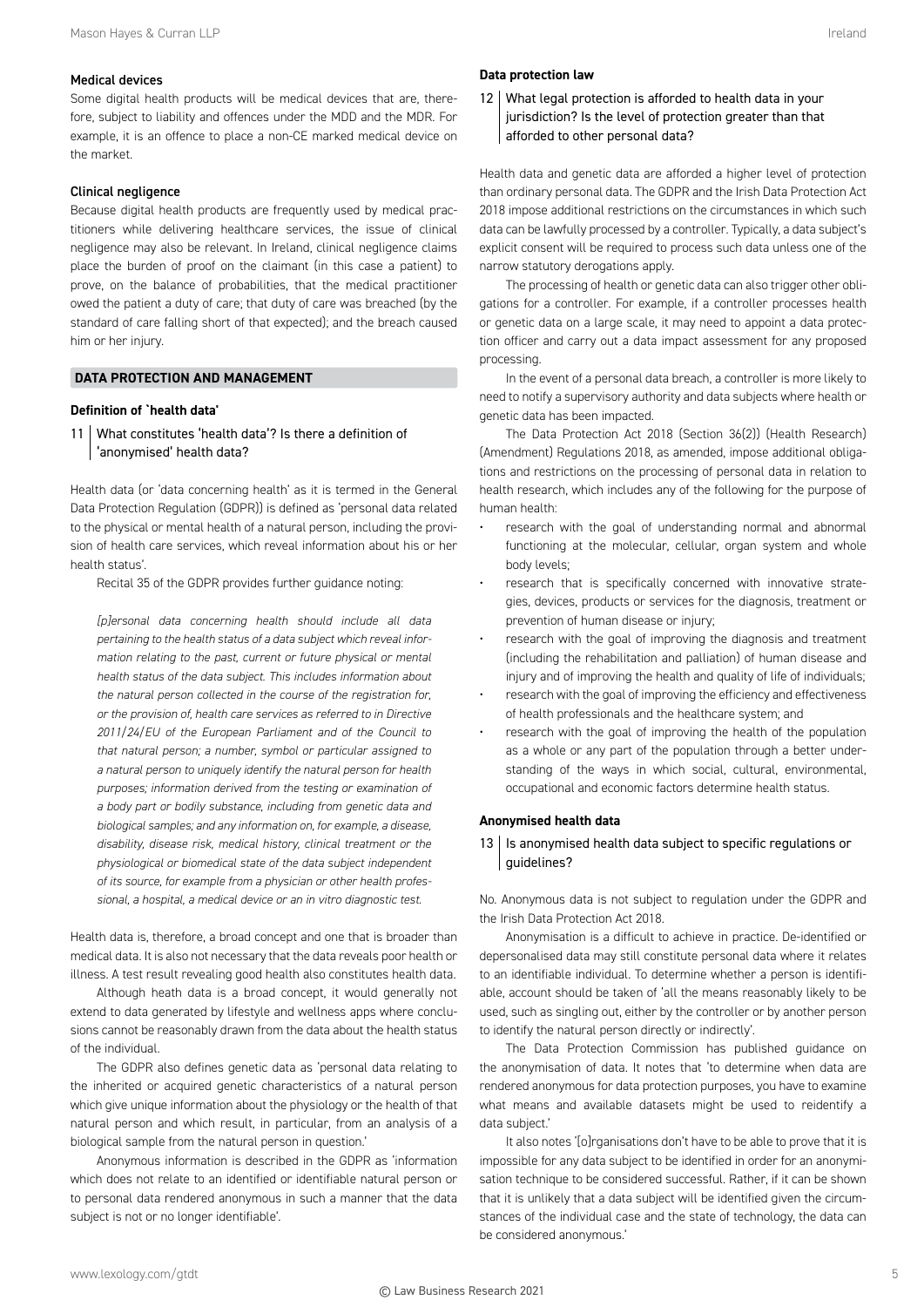to effectively anonymise data, either because of the nature or context of the data, or because of the use for which the data is collected and retained' and that 'even where effective anonymisation can be carried out, any release of a dataset may have residual privacy implications, and the expectations of the concerned individuals should be accounted for.'

Companies should also be aware that the act of anonymising personal data is considered an act of processing of personal data. The activity must comply with the provisions of the GDPR and the Irish Data Protection Act 2018, including the principles of ensuring transparency and having a legal basis for processing.

#### **Enforcement**

 $14$  How are the data protection laws in your jurisdiction enforced in relation to health data? Have there been any notable regulatory or private enforcement actions in relation to digital healthcare technologies?

The GDPR and the Data Protection Act 2018 are enforced by the Data Protection Commissioner (DPC) in Ireland. The DPC is an active regulator and identifies key enforcement activities in its annual reports. However, there have been no public reports on specific enforcement action in relation to digital healthcare companies to date.

There have been no private enforcement actions in relation to digital healthcare companies to date, and private claims under GDPR and Data Protection Act 2018 remain somewhat limited in Ireland, although such action is likely to increase in the coming years.

#### **Cybersecurity**

15 What cybersecurity laws and best practices are relevant for digital health offerings?

The EU cybersecurity law is set out in the Directive on Security of Network and Information Systems, and it has been transposed in Irish law by SI No. 360/2018 – European Union (Measures for a High Common Level of Security of Network and Information Systems) Regulations 2018.

The law applies only to two categories of entity:

- operators and essential services: private businesses or public entities with an important role to provide security in healthcare, transport, energy, banking and financial market infrastructure, digital infrastructure and water supply; and
- online marketplaces (that allow businesses to make their products and services available online), cloud computing services and search engines.

Generally speaking, the law gives rise to obligations regarding the maintenance of appropriate levels of security and notification obligations to competent authorities in Ireland.

In our experience, those in the digital health industry are not within the scope of those laws. Those entities will, however, be subject to the GDPR and the Data Protection Act 2018, which require companies to put in place appropriate security measures to protect the data processes from risk.

The cyber-insurance market in Ireland continues to develop, and market practice continues to evolve. A key consideration in this respect is that it remains unclear to what extent fines under GDPR are insurable.

#### **Best practices and practical tips**

16 What best practices and practical tips would you recommend to effectively manage the ownership, use and sharing of users' raw and anonymised data, as well as the output of digital health solutions?

The following are key GDPR principles that apply to any use of personal data.

- Legal basis: companies should ensure they have a legal basis for any processing. Using health or genetic data often requires the explicit consent of the individual. This must be obtained up front.
- Transparency: companies should endeavour to adopt a 'no surprises' policy. Companies should be clear with individuals about what information is being collected, for what purposes, who it will be shared with and how long it will be retained.
- Data minimisation: companies should only collect the information they need. Collecting information because it might be useful or valuable at a later date creates risks of non-compliance. Holding unnecessary information creates unnecessary risk, especially where it is sensitive.
- Purpose limitation: companies should use information for the purpose for which it has been collected. For example, if a company collects information to provide a health service, it should not be later used for unrelated marketing purposes without the customer's permission.
- Retention: once data is no longer required, it should be deleted. Data should not be kept 'just in case'.
- Security: companies should ensure that appropriate security measures are in place, regular reviews are undertaken of the measures in place and access to the information is restricted to a 'need to know' basis only.

Finally, if a company seeks to rely on the fact that data is anonymous, it should ensure it has put in place robust processes to ensure it satisfies the high standard set by the GDPR.

#### **INTELLECTUAL PROPERTY**

#### **Patentability and inventorship**

17 What are the most noteworthy rules and considerations relating to the patentability and inventorship of digital healthrelated inventions?

Ireland is part of the European patent system and the European Patent Convention. Patents are generally used to protect the hardware components of digital health products and services, assuming that those components meet the patentability requirements (ie, they solve a technical problem in a novel and non-obvious manner).

Methods and protocols associated with using the digital health product may also be patentable; therefore, patents can be used to protect aspects of the functionality of the digital health product.

Specifically excluded from patentability under Irish law are the items in the following non-exhaustive list:

- a mathematical method (ie, an algorithm);
- a computer program (ie, software code but excluding computerimplemented inventions);
- a method for treatment of the human or animal body by surgery or therapy;
- a diagnostic method practised on the human or animal body; and
- data and databases.

The ownership of employer and employee inventions is governed by Irish common law. An invention made by an employee belongs to an employer, where: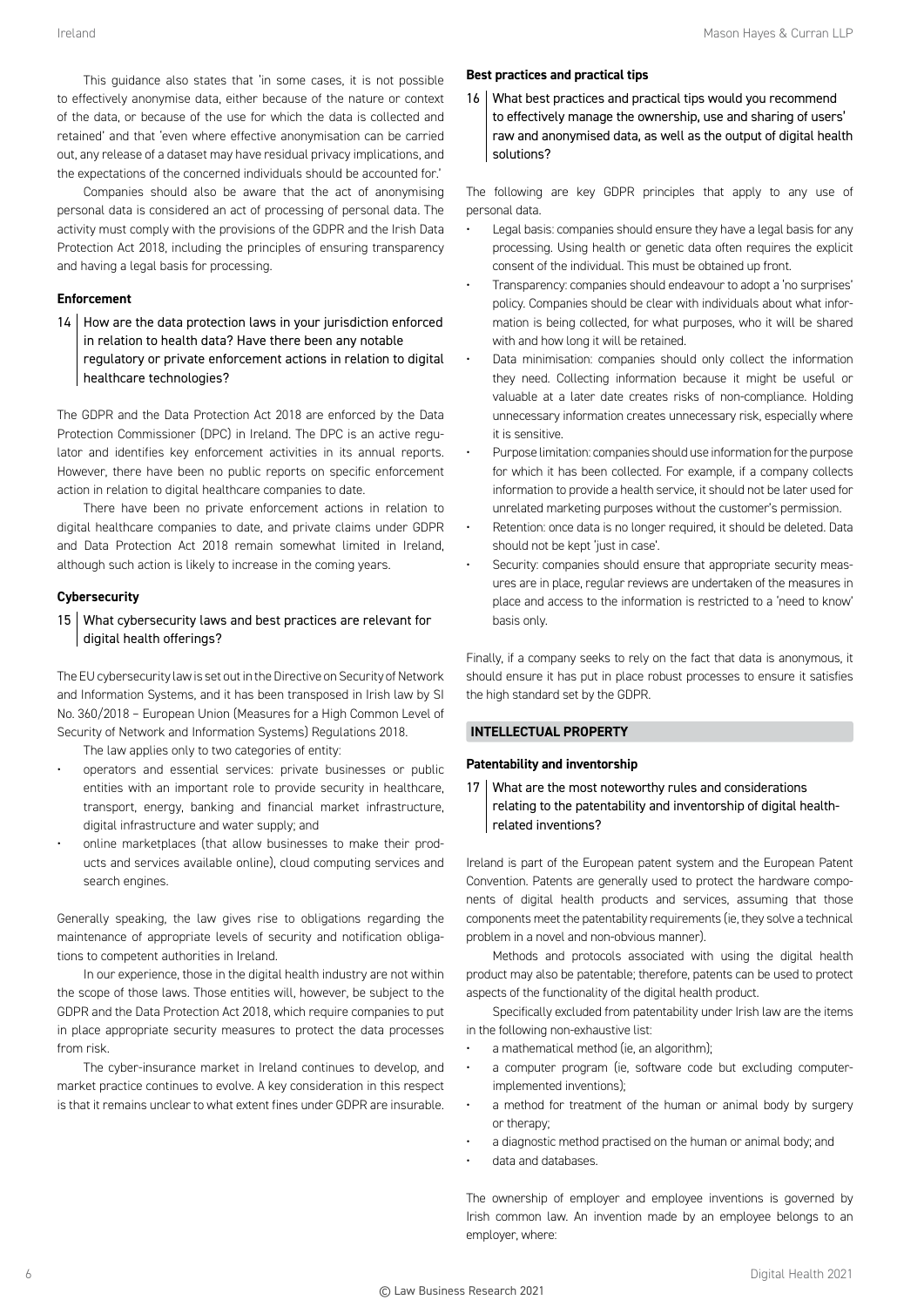- it was made in the course of the normal duties of the employee or in the course of duties falling outside the employee's normal duties, but specifically assigned to the employee, and the circumstances in either case were such that an invention might reasonably be expected to result from the carrying out of his or her duties; or
- the invention was made in the course of the duties of the employee and, at the time of making the invention, because of the nature of his or her duties and the particular responsibilities arising from the nature of his or her duties, he or she had a special obligation to further the interests of the employer's undertaking.

#### **Patent prosecution**

18 What is the patent application and registration procedure for digital health technologies in your jurisdiction?

From the inventors and digital technology owner's perspective, the patent process can be broken down into three distinct stages: preparation pre-filing, application and grant. Once granted, an Irish patent lasts for 20 years from the filing date.

It is also possible to obtain a patent without a substantive examination process. Those patents are known as short-term patents, and they generally have a lower requirement for inventive step, as well as having a shorter term of protection. They tend not to be used for digital heath technologies.

A single application in Ireland (or another country) is sometimes filed in the first instance so that the commercial prospects of the invention can be tested. The applicant will have 12 months to commercialise the invention and file further patent applications in other jurisdictions claiming priority from the Irish application. If filed within 12 months, the subsequently filed applications in other jurisdictions are afforded the same filing date as the Irish application as such disclosures of the invention are not held against the patentability of subsequent applications for the same invention.

Alternatively, inventors may decide to bypass the preliminary application stage and file either a Patent Cooperation Treaty application covering over 140 countries or file complete applications in certain jurisdictions, for example the United States and Canada, straight away. The latter is the more common route for established applicants for patents covering digital health technologies, given their international reach and market.

#### **Other IP rights**

#### 19  $\vert$  Are any other IP rights relevant in the context of digital health offerings? How are these rights secured?

In respect of copyright in the programs, code and databases (whether original or sui generis) used by the digital health devices, the owner of original works of copyright or the maker or a database will be the creator and, as such, it is vital to appropriately document arrangements with third-party contractors to allow for the transfer of ownership to the commissioning party. Copyright is not registrable in Ireland, and rights are generally secured and verified by refence to code files.

Digital health devices can be subject to both registered and unregistered design rights. Registered designs are used to protect aspects of the appearance of digital health devices (eg, the shape and any contours or ornamentation of the device). Registered design protection can be obtained in Ireland by filing an application for an Irish-registered design or a registered Community design at the EU level. Unregistered designs are an EU law right that arises on creation of the design and lasts three years from the date on which the design was first made available to the public within the European Union. It is necessary to demonstrate copying in order to prove infringement.

- is secret in the sense that it is not, as a body or in the precise configuration and assembly of its components, generally known among or readily accessible to persons within the circles that normally deal with the kind of information in question;
- has commercial value because it is secret; and
- has been subject to reasonable steps under the circumstances, by the person lawfully in control of the information, to keep it secret.

Finally, branding and trademarks are key in the competitive digital health market. Distinctive brand names and logos are used to distinguish a digital health product from its competitors. Trademark protection can be obtained in Ireland by filing an application for an Irish trademark or an EU trademark at the EU level. Applications for shape and colour marks are becoming more and more challenging to register.

#### **Licensing**

#### 20 What practical considerations are relevant when licensing IP rights in digital health technologies?

A licensor of IP rights in digital health technology should at least consider the following:

- the scope of the grant, having regard to global licensing plans and opportunities (excusive, sole or non-exclusive);
- whether the technology has more than one use and if the rights should be divided on the basis of those uses or fields to optimise opportunities;
- remuneration model (ie, license fee and royalties based on devices and also consider similar issues for software and platforms);
- efficiency planning (ie, where to locate the IP to develop and exploit it most efficiently);
- the scope of warranties to be provided, having regard to maturity of the IP, whether it is all propriety or a mix of propriety, third party and open source;
- how to deal with IP in improvements that are made by the licensor, the licensee or jointly;
- the ownership and licensing of data related to the device; and
- the strategic shaping of termination provisions to allow for exits where the licensee is underperforming.

#### **Enforcement**

21 What procedures govern the enforcement of IP rights in digital health technologies? Have there been any notable enforcement actions involving digital health technologies in your jurisdiction?

Enforcement strategy and procedures depend on the digital health technology rights being infringed. In the vast majority of cases, infringement will likely be pursued through an action before the High Court or the Commercial Court because of the nature and quantum of the damage.

However, recent amendments to Irish IP legislation (the Copyright and Other Intellectual Property Law Provisions Act 2019) now permit the District Court and the Circuit Court to hear and determine certain intellectual property claims, including certain claims under the Patents Act 1992, the Trade Marks Act 1996 and Industrial Designs Act 2001 (ie, claims of a lower quantum, which makes IP claims accessible to a broader class of claimants).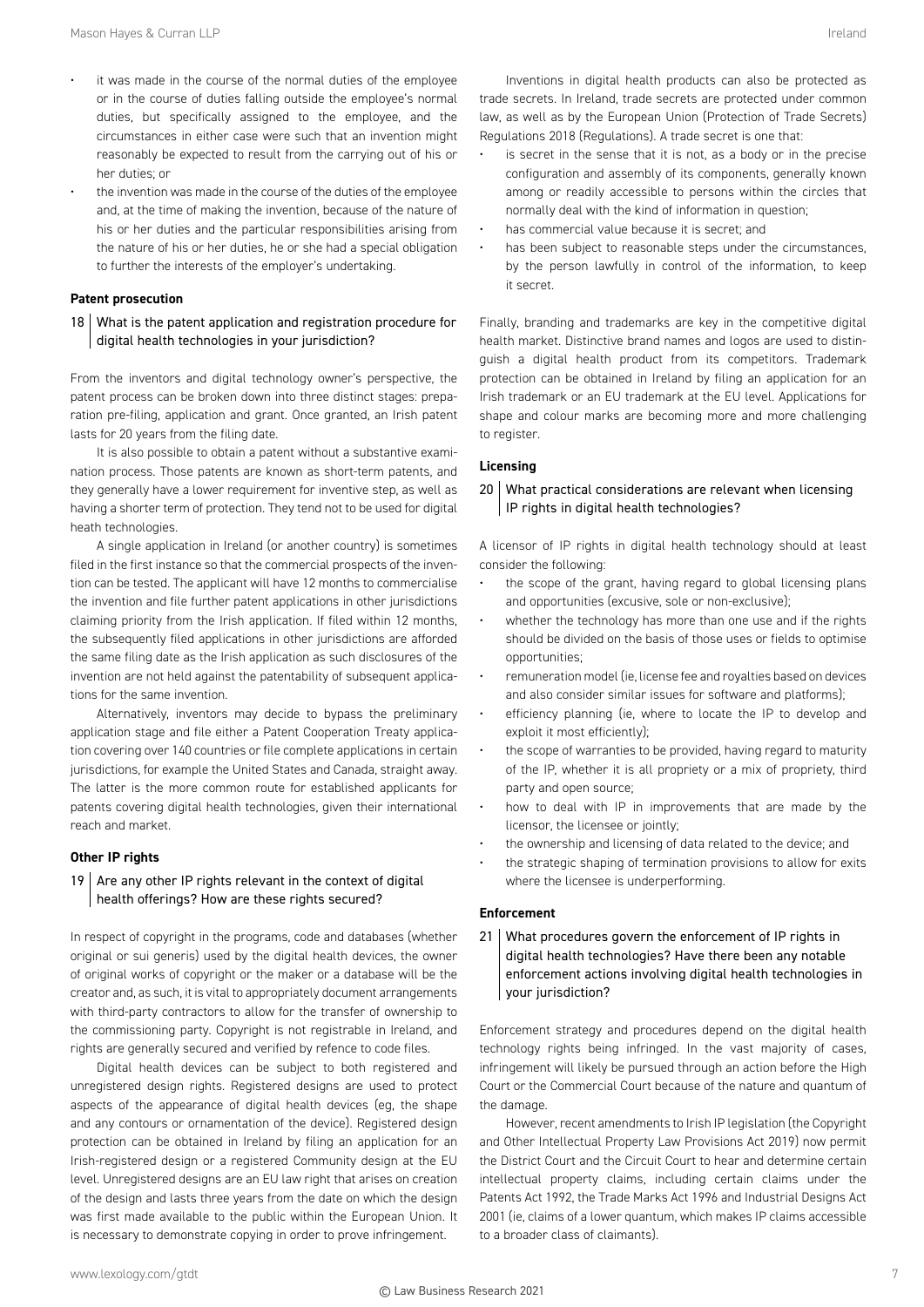Procedural Office actions before the Intellectual Property Office of Ireland and the European Union Intellectual Property Office are also available to the owners of trademarks and designs who wish to pursue new market entrants with the same or similar brands or designs.

#### **ADVERTISING, MARKETING AND E-COMMERCE**

#### **Advertising and marketing**

22 What rules and restrictions govern the advertising and marketing of digital health products and services in your jurisdiction?

The Consumer Protection Acts 2007 (CPA) prohibits false or misleading advertising. Sections 43 to 47 of the CPA is a criminal offence for a digital health provider to engage in an unfair or misleading commercial practice in relation to a range of matters, including the existence or nature of a product, its benefits or fitness for purposes, the results to be expected from it, etc.

To be a misleading commercial practice, the marketing communication must be likely to cause the average consumer to make a transactional decision they would not otherwise make. A person who is found guilty of an offence under the CPA is liable on summary conviction to a fine of up to €3,000 or up to six months imprisonment, or both. On conviction on indictment, a person is liable to a fine up to €60,000 or imprisonment for up to 18 months, or both.

There are also general advertising guidelines under the Advertising Standards Authority of Ireland's Code of Standards for Advertising and Marketing Communications in Ireland (the ASAI Code). This is a voluntary industry code for advertisers in Ireland. It applies to marketing communications in TV, radio, print and social media.

Section 3 of the ASAI Code requires advertisements to:

- be legal, decent, honest and truthful;
- be prepared with a sense of responsibility to consumers and to society; and
- respect the principles of fair competition generally accepted in business.

Further, section 11 of the ASAI Code applies specifically to marketing communications for medicines, medical devices, treatments, healthrelated products and beauty products. It requires the following:

- claims about health and beauty products and treatments should be backed by substantiation;
- medicinal or medical claims and indications may be made for a medicinal product that is authorised by the Health Products Regulatory Authority or the European Medicines Agency for a CE-marked medical device;
- any scientific information in a marketing communication should be presented in an accurate manner;
- no reference should be made to tests, trials or endorsements by any college, hospital, clinic, laboratory or similar establishment, unless there is a bona fide establishment corresponding to the description used and it is under the effective supervision of a registered medical practitioner or other appropriate professional;
- marketing communications for health and beauty products or treatments should not include representations of individuals that give the impression of professional advice or recommendations, unless those persons are suitably qualified and have relevant and recognised qualifications;
- advertisers should not discourage essential treatment for conditions for which medical supervision should be sought;
- marketing communications for medical services should not cause unwarranted or disproportionate anxiety or suggest that any product or treatment is necessary for the maintenance of health; and

advertisers inviting consumers to diagnose their own minor ailments should not make claims that might lead to a mistaken diagnosis.

A breach of the ASAI Code carries no criminal sanction for the advertisers, but the ASAI can: require the advertisement to be withdrawn; publish details of the defaulter (adverse reputational damage for the advertiser); or sanction advertisers who ignore ASAI decisions by suspending them from membership of the ASAI.

In a business-to-business context, the European Communities (Misleading and Comparative Marketing Communications) Regulations 2007 regulate comparative advertising between traders. This is defined as any form of communication that explicitly or implicitly identifies a competitor or a product of a competitor. Such communications are prohibited if they:

- are misleading;
- do not compare products or services that meet the same need or purpose;
- discredit trademarks or present goods or services as imitations of those bearing a protected trademark; or
- create confusion between the trader and the competitor or between trademarks.

This allows traders may apply to the Circuit Court or the High Court for an order prohibiting the marketing communication of a competitor.

#### **e-Commerce**

23 What rules governing e-commerce are relevant for digital health offerings in your jurisdictions?

The Sale of Goods Act 1893 and the Sale of Goods and Supply of Services Act 1980 set out statutory implied warranties that apply to a contract for the supply of goods or services, such as correspondence to description, fitness for purpose and merchantable quality. Digital health providers can potentially exclude most of the warranties in its commercial contracts (although more restrictive rules apply to the exclusion of statutory warranties when contracting with consumers).

In a consumer-facing contract, the Sale of Goods and Supply of Services Act 1980 (as amended) requires a supplier of services (acting in the course of a business) to provide the service using a reasonable level of care and skill, within a reasonable time frame and at a reasonable cost. The Sale of Goods Act 1893 requires that goods or services sold or supplied by traders to their customers be of merchantable quality, fit for purpose they were bought for and as described. Consumer redress may include a right to get a repair, replacement, reduction in price or refund and, in the case of a major fault, they may be entitled to rescind the contract.

The European Communities (Unfair Terms in Consumer Contracts) Regulations 1995 provide that consumers will not be bound by terms imposed by the trader if they are deemed unfair to them. For the particular term or terms to be unenforceable, it must be contrary to the requirement of good faith or cause a significant imbalance of power to the detriment of the consumer.

The Schedule to the Regulations sets out a non-exhaustive 'grey list' of contract terms that may be found to be unfair. The Competition and Consumer Protection Commission (CCPC) may investigate complaints by consumers about unfair terms and has the power to go to the Circuit Court or the High Court to obtain a declaration that a particular term is unfair on the consumer and should be binding on them.

The Consumer Protection Act 2007 makes it a criminal offence for a merchant to make a false or misleading claim about goods, services and prices. It also protects consumers against misleading, unfair, prohibited and aggressive commercial practices.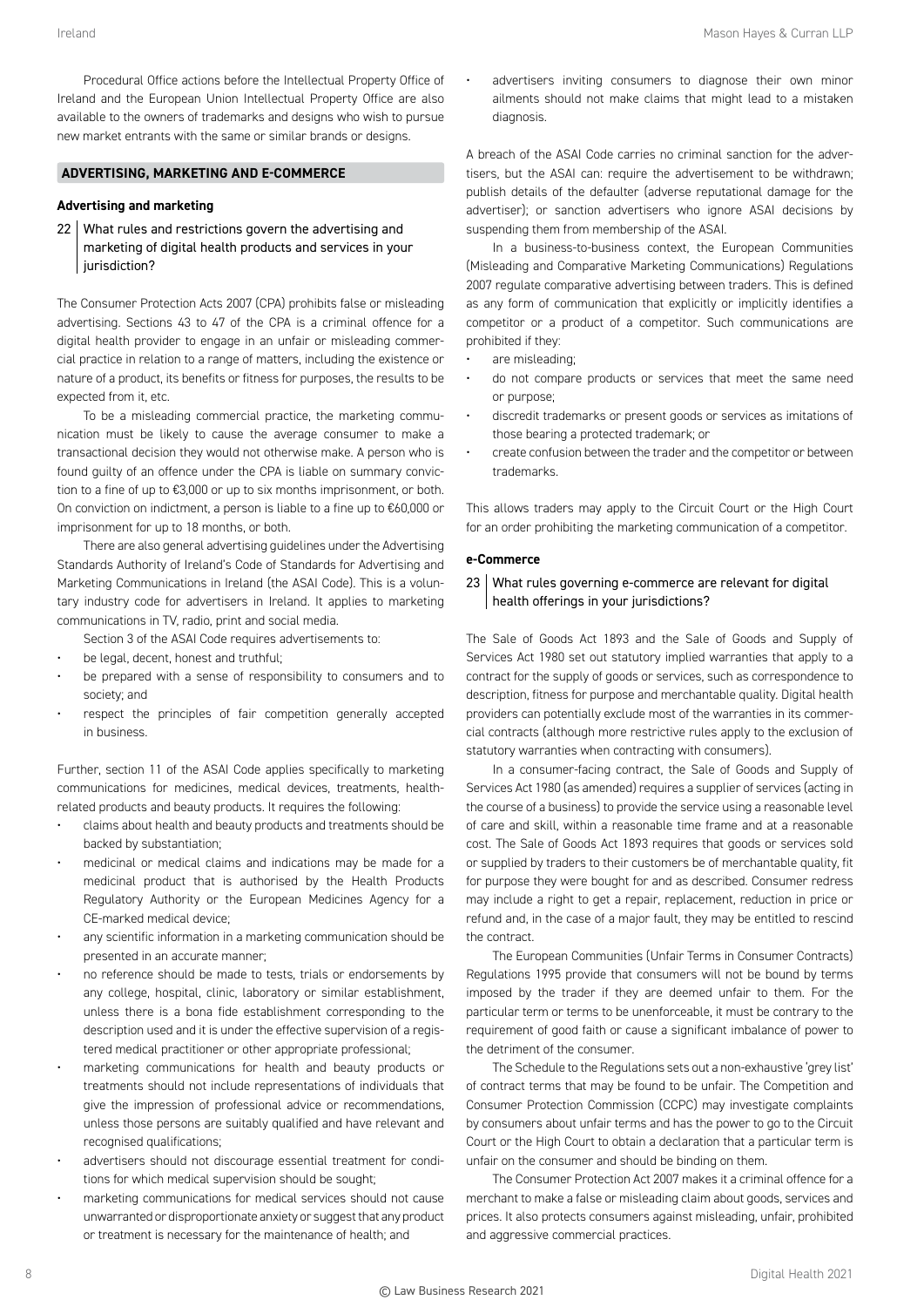If merchants engage in those practices and their customers make a complaint to the CCPC, it has the power to issue fines or imprisonment, or both. A range of serious enforcement actions can be taken in line with the Consumer Protection Act 2007, including prohibition orders, fixed payment notices and requiring the merchant to give an undertaking. The CCPC may issue a compliance notice where the merchant is committing or engaging in a prohibited act or practice and require them to comply with directions.

The European Union (Consumer Information, Cancellation and Other Rights) Regulations 2013 introduced additional consumer rights, and there are also pre-contractual information obligations with which traders must comply. Consumers are provided with a cooling-off period of 14 days from the date on which they receive the goods. In the case of a contract for services, the cooling-off period expires 14 days after the contract starts.

There are some statutory exceptions when cooling-off periods will not apply in the context of digital products where the consumers expressly waive their cooling-off rights and acknowledge that they understand this at the time of commencement of the digital service.

The European Communities (Certain Aspects of the Sale of Consumer Goods and Associated Guarantees) Regulations 2003 require goods to be in conformity with the contract.

The European Communities E-Commerce Regulations 2003 (the E-Commerce Regulations) require that in e-commerce, the following information must be on a digital health provider's website:

- name;
- address;
- contact details (email address);
- company registration number (or equivalent registration number in relevant jurisdiction); and
- VAT number.

To comply with the E-Commerce Regulations, digital health providers should:

- ensure commercial communications are clearly identified as such;
- ensure any unsolicited commercial communications are clearly identified as such;
- supply certain information prior to an order being placed and a contract being concluded electronically; and
- provide a receipt of the order without undue delay and by electronic means.

Digital health providers must have standard e-commerce documentation in place, such as applicable terms and conditions, a privacy policy and a cookie policy in place for the cookies dropped on its website.

The upcoming Digital Services Act will be implemented as an EU Regulation and will largely uphold the current liability regime under the E-Commerce Directive. It contains new obligations in relation to digital services that connect consumers to goods, services and content, as well as new procedures for faster removal of illegal content and measures for protecting users' fundamental rights online.

There are specific measures set out for intermediary service providers of a mere conduit service, a caching service or a hosting service. There will also be reporting obligations for removing and disabling information that is illegal or contrary to providers' terms and conditions, as well as mechanisms to allow third parties to notify the presence of illegal content.

There is a specific exception for micro or small enterprises, which employ fewer than 50 persons and whose annual turnover does not exceed €10 million. All other platforms will be required to have an internal complaint-handling system and to make decisions about illegal content or information violating the provider's terms and conditions. Very large platforms, which are those that reach 45 million users or more, will be required to:

- carry out risk assessments on the use and functioning of their services; and
- put mitigating measures in place to protect users from illegal content, goods and services.

The Proposed text for the Digital Services Act is still at draft stage and has yet to be discussed with the European Parliament and the European Council.

#### **PAYMENT AND REIMBURSEMENT**

#### **Coverage**

24 Are digital health products and services covered or reimbursed by the national healthcare system and private insurers?

In Ireland, the HSE has statutory responsibility for medicine and nondrug (medical device) pricing and reimbursement under the Health (Pricing and Supply of Medical Goods) Act 2013 (the 2013 Act). There is a standard application procedure (other than for cancer drugs) to have products included on a reimbursement list through which suppliers can make reimbursement applications to the HSE. Ireland does not have a distinct approval procedure for reimbursements for rare disease medicines or hi-tech products.

The 2013 Act outlines the criteria for decisions regarding the reimbursement of medicines and non-drug products (medical devices). The decisions made by the HSE are made objectively, and they are advised by the National Centre for Pharmacoeconomics, which makes recommendations on which medicines are to be reimbursed by the taxpayer.

#### **UPDATES AND TRENDS**

#### **Recent developments**

25 What have been the most significant recent developments affecting the digital health sector in your jurisdiction, including any notable regulatory actions or legislative changes?

Other jurisdictions have witnessed a rise in product liability claims in relation to fitness trackers and wearables. Although this trend has yet to be seen before the Irish courts, this may not remain the case for long.

The Multi-Party Actions Bill, which is currently making its way through Irish parliament, will (if enacted) legislate for multi-plaintiff or group actions, including in respect of product liability claims. To date, multi-plaintiff litigation in Ireland generally progresses by way of a lead or pathfinder case. However, plans for the introduction of this piece of national legislation may have been overtaken by the adoption and coming into force of Directive (EU) 2020/1828 on representative actions for the protection of the collective interests of consumers.

Once implemented, this legislation will enable collective redress actions to be brought on behalf of Irish consumers, which is a development that could have a profound effect on the legal landscape in this jurisdiction, given that qualified entities, such as consumer organisations, will be able to seek both injunctive relief and collective redress measures on either a preventative or prohibitive basis against traders that infringe consumers rights across a wide range of EU legislation.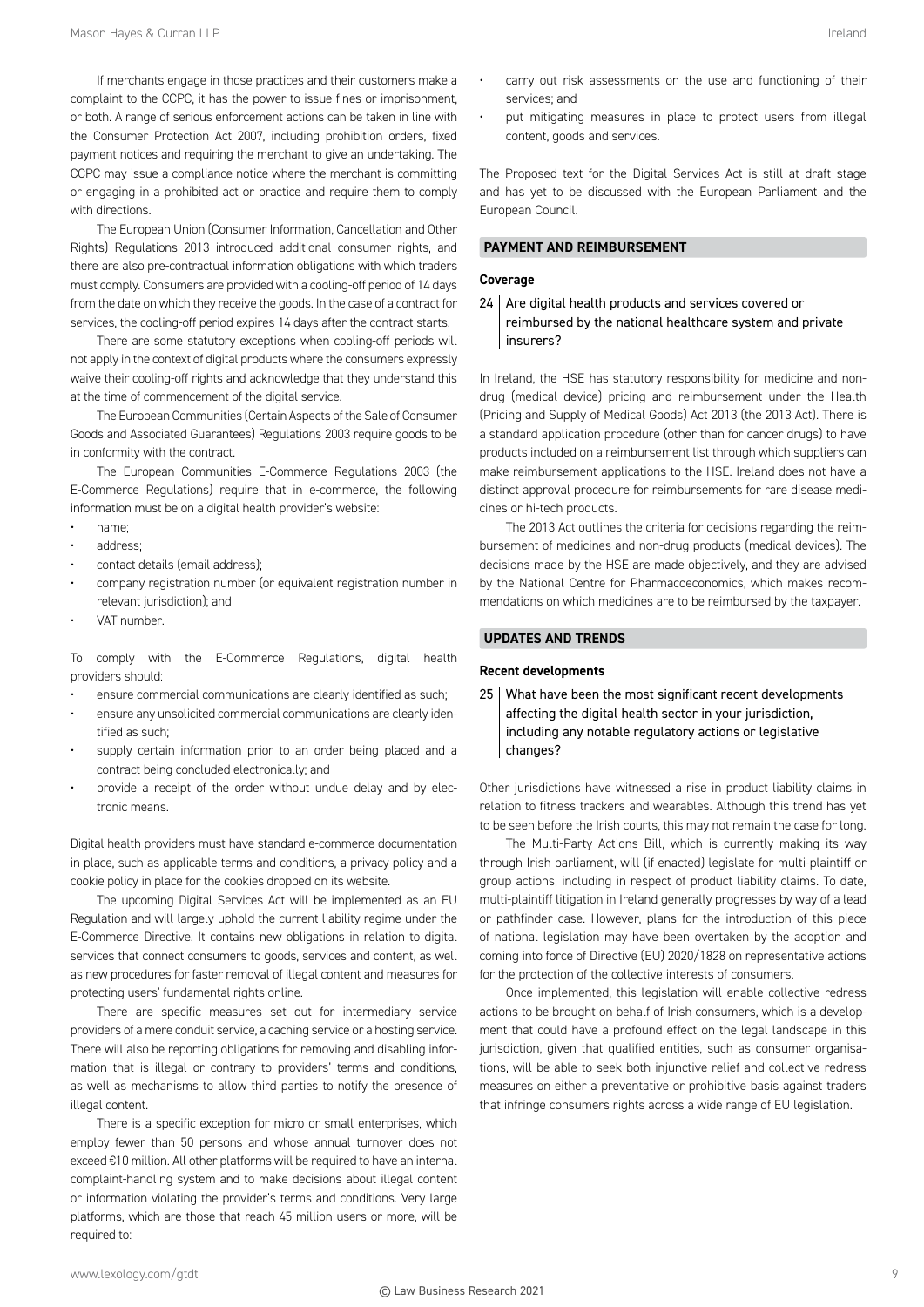#### **Coronavirus**

26 What emergency legislation, relief programmes and other initiatives specific to your practice area has your state implemented to address the pandemic? Have any existing government programs, laws or regulations been amended to address these concerns? What best practices are advisable for clients?

In response to the covid-19 pandemic, the government enacted the Health (Preservation and Protection and other Emergency Measures in the Public Interest) Act 2020 (signed on 20 March 2020) and the Emergency Measures in the Public Interest (Covid-19) Act 2020 (signed on 27 March 2020).

A number of statutory instruments have also been enacted since March 2020 to make temporary amendments to the Health Act 1947 (Section 31A Temporary Requirements). This includes measures such as mandatory face coverings on public transport. In 2021 this was extended to include the following as relevant premises: credit unions, post offices and banks (SI No. 20/2021 Health Act 1947 (Section 31A Temporary Restrictions) (Covid-19) (Face Coverings in Certain Premises and Businesses) (Amendment) Regulations 2021).

Specific to product liability, a number of initiatives were commenced to get products and devices to the market as urgently as possible. For example, the European Communities (In Vitro diagnostic medical devices) (amendment) Regulations 2020 (SI No. 145 of 2020) gave the Minister of Health the power to authorise non-CE marked in vitro diagnostic medical devices and the European Communities (medical devices) (amendment) Regulations 2020 (SI No. 144 of 2020) gave the Minister of Health the power to authorise particular non-CE marked medical devices so that those could be urgently used on the Irish market where required.

The Health Products Regulatory Authority (HPRA) is responsible for the regulation of medical devices and the Health and Safety Authority is responsible for the regulation of personal protective equipment (PPE). If a manufacturer wishes to supply a product that could assist in the fight against the covid-19 pandemic, it must consider relevant industry guidance and notifications from the industry-specific competent authority as there are a number of guidance documents and expedited ways of getting those products or devices to the market.

The latest updates on covid-19 guidance can be found of the HPRA's website.

The National Standards Authority of Ireland and SAI Global have also developed the COVID-19 Response Package, which provides access at no cost to a series of Irish, American, European and International standards for medical devices and PPE to organisations involved in the fight against covid-19.